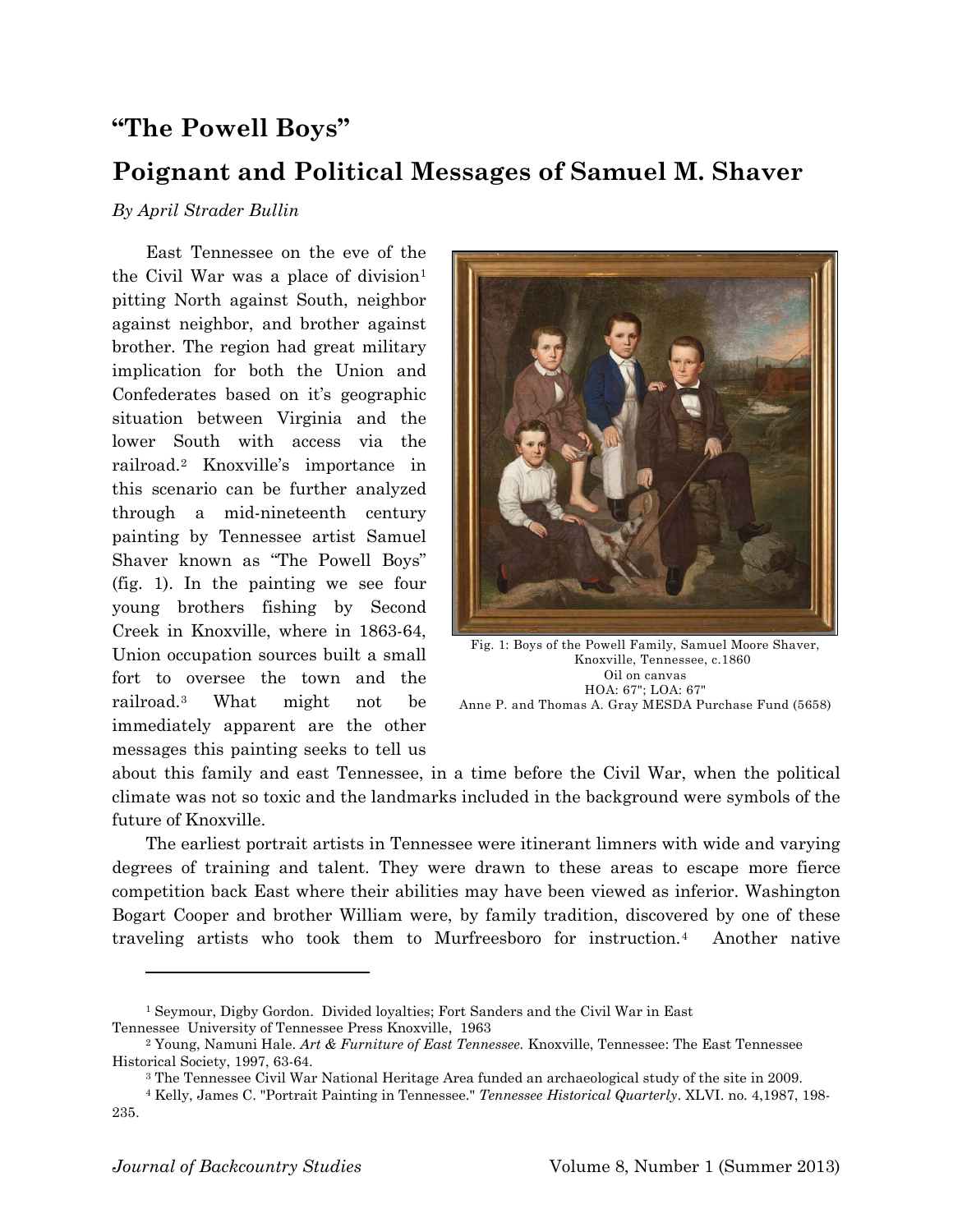Tennessean, William Harrison Scarborough, was born in West Tennessee but lived and painted in the Rogersville area in 1834-35 before moving to Columbia and Charleston, South Carolina. All three artists were fairly accomplished and all three, in the tradition of early itinerant painters, moved about during their careers. William Scarborough's path crossed with that of another promising young artist during his brief stay in Rogersville. He has been documented as providing instruction to native Tennessean Samuel M. Shaver. Shaver, whose earliest artistic efforts could be seen in the overmantel paintings of his parents home,[5](#page-1-0) would become Knoxville's first permanently established artist. The son of David Shaver and Catherine Barringer originally from North Carolina,<sup>[6](#page-1-1)</sup> he was born in the Reedy Creek area of Sullivan County. His family was prominent in the area with his father serving as a justice of the peace.[7](#page-1-2) He married Mary Hannah Elizabeth Powel on December 30, 1845. Miss Powel, who was not related to the Powells of this painting, was the daughter of the prominent Judge and Congressman Samuel Powel and Mary "Molly" Caldwell Rutledge of Rogersville.[8](#page-1-3) Becoming a part of the Powel family, who were fierce Confederates, would indicate that Shaver also had Confederate sympathies.[9](#page-1-4) After their marriage, Shaver painted a large number of the his wife's relatives including her mother and father which lead to other commissions. His most active years were 1845 and 1846 when Shaver's work was centered in Rogersville. His early portraits were very simple in style focused on the head of the individual with a very plain background. This style can be seen paintings of John Augustine McKinney ca. 1842, and Joseph Pharaoh Kyle ca.1846. By 1851 he was teaching at the Odd Fellows Female Institute in Rogersville.[10](#page-1-5) He is listed as "Professor Samuel M. Shaver; Drawing - Linear and Perspective; Painting of Miniatures and Painting in Water and Oil Colors."[11](#page-1-6)

In 1856, after a time of absence from the records, Shaver reappeared in Rogersville upon his wife's death. This tragic event, prompts him to send his young children to live with their grandmother, Mary Rutledge Powell, in Jerseyville, Illinois. Shaver focused heavily on his work after his wife's death but must have kept the well being of his children at the forefront as well. While his son, George Powell, remained with his grandmother, two of his daughters, Annis P. and Mattie were members of the preparatory class of the Rogersville Female Institute in 1859.[12](#page-1-7) Later all three of his daughters, Annis, Mattie, and Mollie, attended Salem Female Academy in Salem, North Carolina in the early 1860's.[13](#page-1-8)

<sup>5</sup> Ibid.

<span id="page-1-1"></span><span id="page-1-0"></span><sup>6</sup> White, Betsy K. *Great Road Style The Decorative Arts Legacy of southwest Virginia and Northeast Tennessee.* Charlottesville and London: University of Virginia Press, 2006, 16-17.

<sup>7</sup> Barnett, Kay Clemens. "The Samuel Shaver Portrait Puzzle." *The Courier*. XXXII. no. 3 1994, 4-6. <sup>8</sup> McBride, Robert M., and Dan M. Robison. *Biographical Directory of the Tennessee General Assembly.*

<span id="page-1-4"></span><span id="page-1-3"></span><span id="page-1-2"></span>Nashville: The Tennessee State Library and Archives and the Tennessee Historical Commission, 1975, 598. <sup>9</sup> Young, *Art & Furniture of East Tennessee,* 63-64.

<span id="page-1-6"></span><span id="page-1-5"></span><sup>10</sup> Bishop, Budd H. "Three Tennessee painters: Samuel M. Shaver, Washington B. Cooper, and James Cameron." *The Magazine Antiques,* September 1971, 432-434.

<sup>11</sup> Price, Prentiss. "Samuel Shaver: Portrait Painter." East Tennessee Historical Society, 1952, 92. <sup>12</sup> Ibid.

<span id="page-1-8"></span><span id="page-1-7"></span><sup>&</sup>lt;sup>13</sup> DigitalNC Library . "Catalogue of the Teachers and Scholars of Salem Female Academy, Salem, NC during the Scholastic Year from July 1862 to June 1863."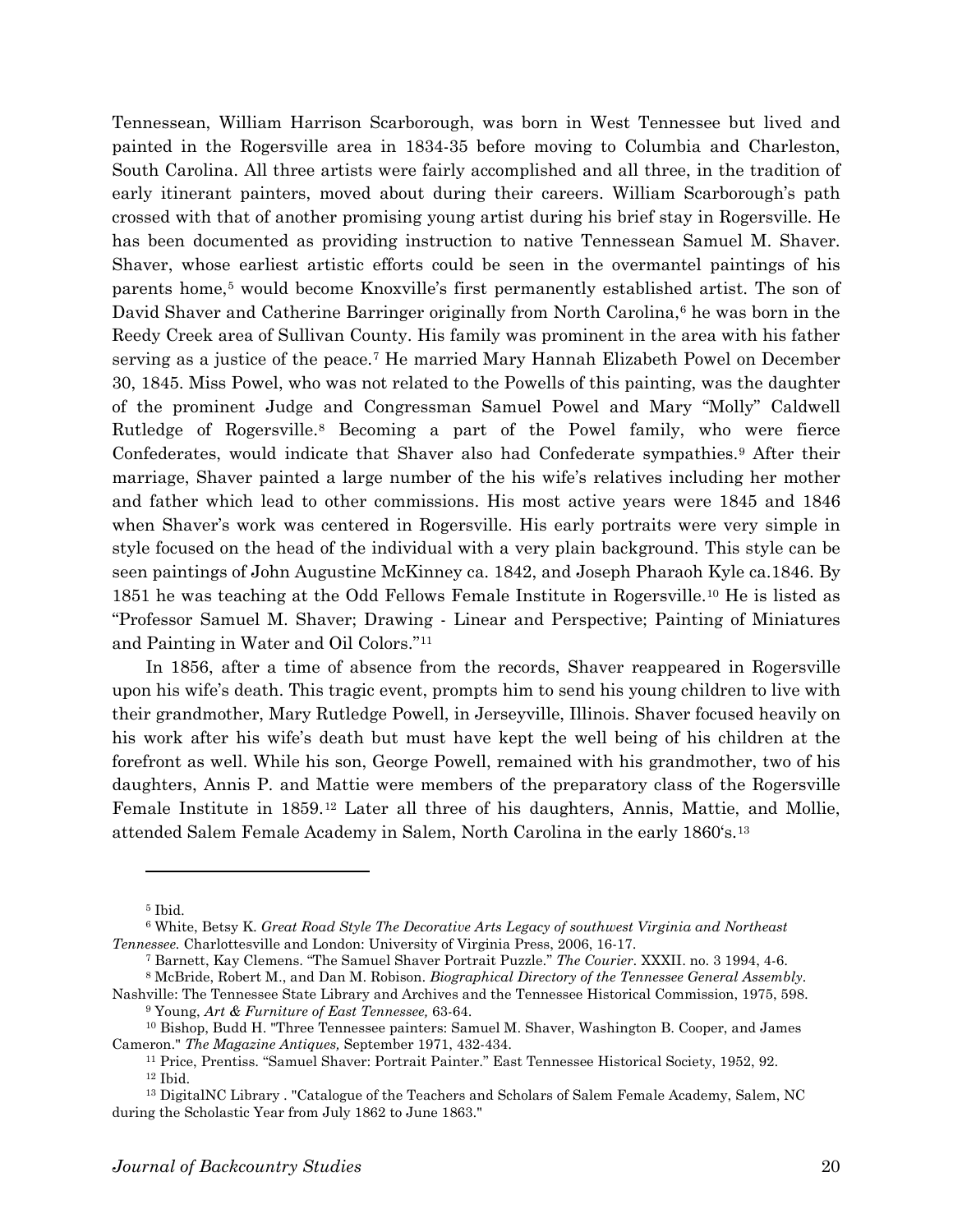This time of solitude allowed Shaver to refocus his efforts. His later portraits incorporated a more European formal style. His interpretation of this style included detailed backgrounds featuring architecture, classical elements, and landscapes; much more demanding than his earlier compositions. Patrons of prominence preferred this style which reflected their success and social standing.<sup>[14](#page-2-0)</sup> His portraits of Susan Penniman Dickinson (with the Dickinson home on Main Street in the background); Martha Findley Mitchell Hampton (with the proposed Rogersville Women's Synodical College over her left shoulder); and John Roper Branner (whose portrait includes a train representing the East Tennessee & Virginia Railroad of which he was president as well as the Branner home "The Maples") are all examples of Shaver's more ambitious landscapes. These portraits are also all three quarters to full length, a format that dominated Shaver's later work. This style defines the second half Shaver's career. Of the one hundred or so known Shaver paintings approximately one-quarter of them include these valuable glimpses of past places and landscapes.

In 1859 Shaver moved to Knoxville where he established a studio on Gay Street between Church and Cumberland streets.[15](#page-2-1) This confirmed him as Knoxville's first artist in residence and great demand for his portraits followed. In an effort to build his business, Shaver advertised that he could copy photographs and daguerreotypes and supplemented his income by painting masonic aprons.<sup>[16](#page-2-2)</sup> In the years that followed, Shaver became the most noteworthy and productive antebellum painter in East Tennessee.[17](#page-2-3)

Shaver was one of the organizers of the East Tennessee Art Association in the early 1860's. On the surface this was a cultural organization but in actuality it was an early example of a Confederate heritage group. The group delegated Shaver to paint portraits of Confederate President Jefferson Davis and fourteen other prominent Confederate politicians and generals[.18](#page-2-4) It is not known whether Shaver completed this commission since only one portrait, that of Major General E. Kirby Smith, is known today. The association met at Patton's Dry Goods Store on Gay Street until the end of 1862 as Knoxville was on the verge of falling to Union troops. With the occupation of Knoxville, some artist and businessmen left the city while others, including Shaver, chose to stay. He continued to work in Knoxville through the Civil War even placing advertisements in the local daily paper.<sup>19</sup>

One especially intriguing Shaver painting, is a group portrait, "The Powell Boys" in the collection of the Museum of Early Southern Decorative Arts (MESDA) (fig. 2). An imposing

http://library.digitalnc.org/cdm/singleitem/collection/yearbooks/id/5198/rec/56.

<span id="page-2-0"></span><sup>14</sup> Masler, Marilyn. "Painting in Nineteenth-Century Tennessee," in *A History of Tennessee Arts,* edited by Carroll Van West, 79-97. Knoxville: The University of Tennessee Press, 2004, 79-98.

<span id="page-2-2"></span><span id="page-2-1"></span><sup>15</sup> Mitchell, John L., ed. *John L. Mitchell's Tennessee State Gazetteer and Business Directory 1860-61.* Vol. 1. Nashville: John L. Mitchell, 1860, 104.

<sup>16</sup> Kelly, James C. "Portrait Painting in Tennessee," 198-235.

<sup>17</sup> Young, *Art & Furniture of East Tennessee*, 63-64.

<sup>18</sup> Price, Prentiss. "Samuel Shaver: Portrait Painter." East Tennessee Historical Society, 1952, 92.

<span id="page-2-5"></span><span id="page-2-4"></span><span id="page-2-3"></span><sup>19</sup> Bishop, Budd H. "Three Tennessee painters: Samuel M. Shaver, Washington B. Cooper, and James Cameron," 432-434.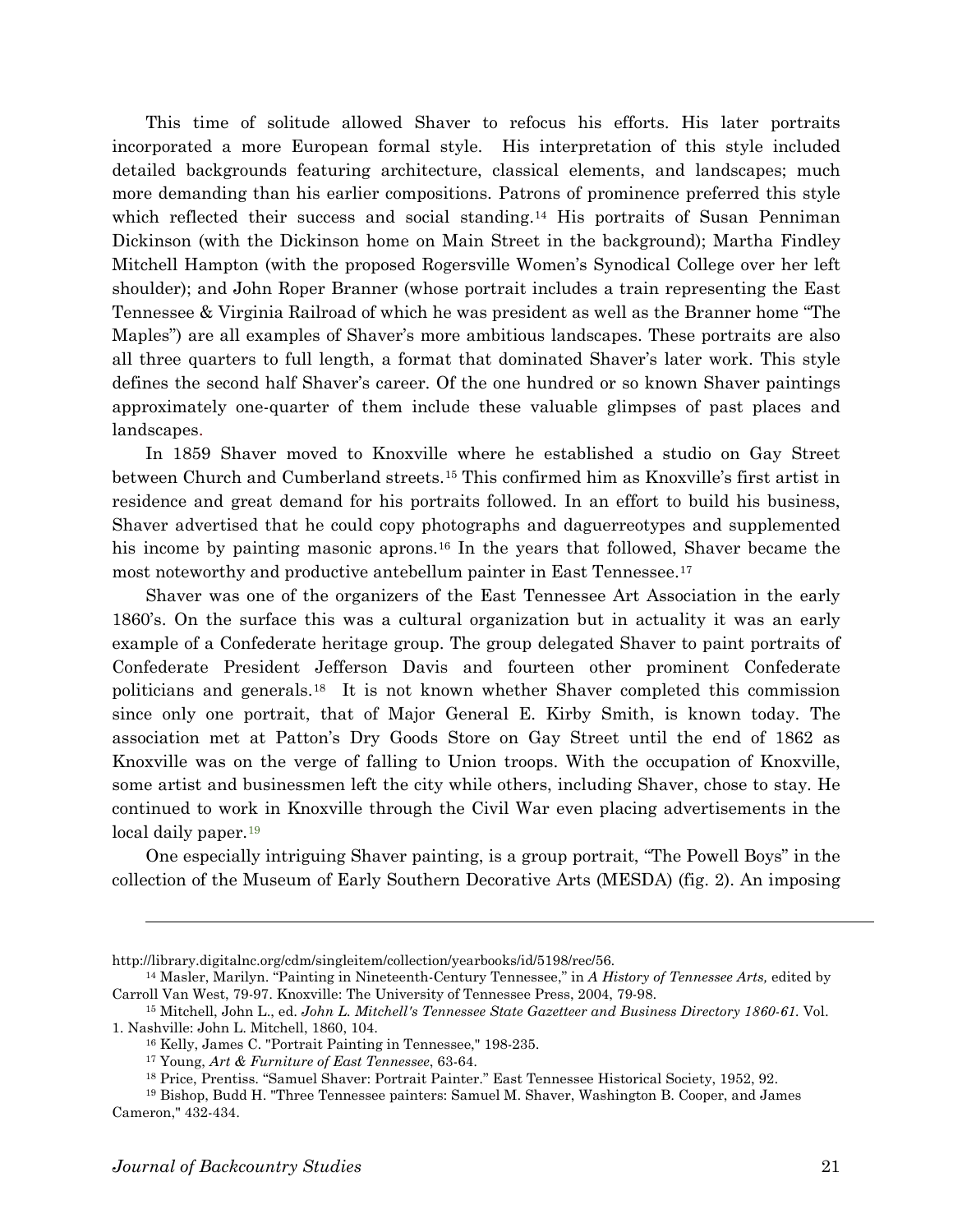painting measuring 5' 7" square it dates to approximately 1860. Typical of Shaver's later style, it includes a full length view of the boys and a very ambitious background. The subjects in the painting are the four sons of Thomas J. Powell who according to the 1860 Tennessee census are John age 11, Kyle age 8, Walter age 7 and Thomas age 3. The buildings in the background include a tannery as well as buildings that constitute the early

campus of the University of Tennessee.

What do we know about this Powell family? Thomas Jefferson Powell was born about 1825 in Virginia. According to Tennessee marriage records he married Margaret L. Drake on August 5, 1845. Within five years their son John was born followed by brothers Kyle, Walter and Thomas. Powell established a dry goods business in Knoxville with his shop on Gay Street between Church and Clinch Streets, just one block from Shaver's studio.



Fig. 2: Shaver's painting of the Powell Boys hangs in the Catawba Gallery of the Museum of Early Southern Decorative Arts at Old Salem. Photography by Wes Stewart.

Advertisements for his business there can be seen regularly in "Brownlow's Weekly Whig" where he offers a new assortment of dry goods, crockery, queensware, and hardware. Powell does "more than \$40,000.00 worth of business with Confederate purchasing agents prior to the arrival of Union forces" in 1863.[20](#page-3-0) In addition to running his shop, he was a director in the Bank of Tennessee<sup>[21](#page-3-1)</sup> and he served as Knoxville's mayor briefly between August 1857 to January 1858. During roughly the same time, John J. Craig of Florence, Alabama built a magnificent Italianate home overlooking the north shore of the Tennessee River which he named "Lucknow". The house was situated in an area known as "The Hill" where the campus of Blount College was located; this school later became the University of Tennessee. Powell owned the property from 1862-1865 which was described as "-a mansion by Knoxville standards, complete with marble fireplaces and a spiral staircase-".[22](#page-3-2) He was temporarily removed from the house when two companies of the Thirty-sixth Massachusetts moved in and began to knock loopholes into the outer walls. With the certainty of Union control apparent, he left Knoxville for a temporary stay in Cincinnati.

<span id="page-3-2"></span><span id="page-3-1"></span><span id="page-3-0"></span><sup>20</sup> McKenzie, Robert Tracy. *Lincolnites and Rebels A Divided Town in the Civil War.* New York: Oxford University Press, 2006, 178-79.

<sup>21</sup> Mitchell, John L., ed. *John L. Mitchell's Tennessee State Gazetteer and Business Directory 1860-61*, 97.

<sup>22</sup> McKenzie, Robert Tracy. *Lincolnites and Rebels A Divided Town in the Civil War,* 164.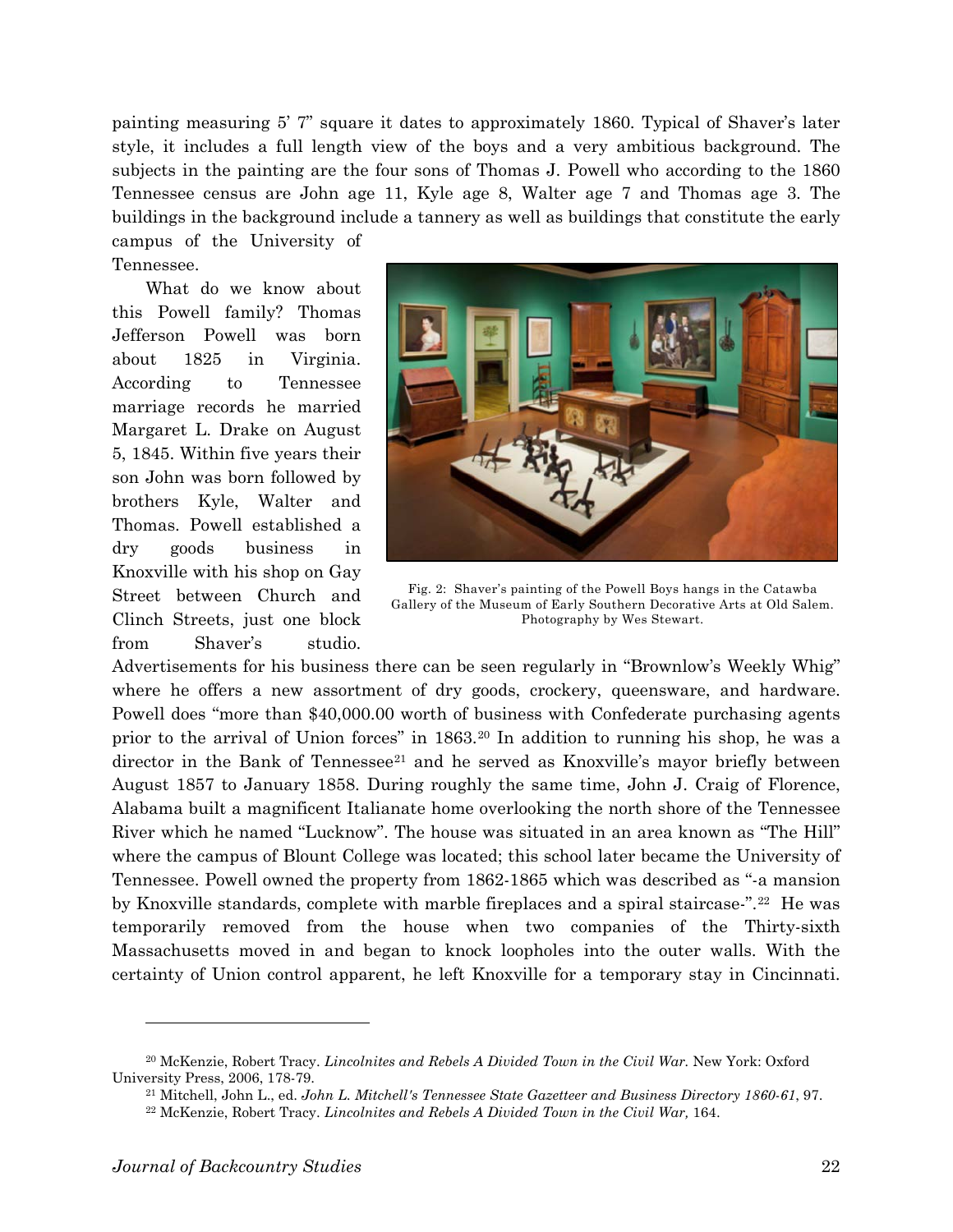After the war, his personal aversion to East Tennessee brought a final decision to move permanently to New York City.[23](#page-4-0)



Fig. 3: Advertisement for Powell's Dry Goods Business, *Brownlow's Weekly Whig,* August 3, 1861

Shaver's painting of Thomas Powell's sons provides an interpretation of the landscape of Knoxville prior to the Civil War. By 1830 there were five tanyards in Knoxville.[24](#page-4-1) An early enterprise noted by French botanist François Michaux as he passed through Knoxville in 1802 observing that "this little town has not yet any kind of establishment or manufactory, except some tanneries."[25](#page-4-2) The tannery in the painting on Second Creek was probably operated by Rutherford & White; it's very existence confirmed the long history of bark and leather processing in the city. The buildings in the far right background were on the campus of Blount College which became the University of Tennessee in 1879. "The Hill", as this area was known, had long been a symbol of higher education in the state. Blount College was established on land that had been surveyed by Charles McClung in 1792. James White hired McClung to do the work and ultimately sold three of the 64 lots established by the survey to the trustees of the college. One of the early buildings on the campus was "Lucknow" the Italianate home built by Craig which would become the home of Powell and his sons during a portion of the Civil War. The irony of this scene is that the tannery and the college

buildings represent not only landmarks but the political climate of pre-war Knoxville (fig. 4). More directly the struggle between Jacksonian Democrats, so represented in Knoxville by Andrew Johnson, and the Whig Party initially assembled by Kentucky native Henry Clay, and led in Knoxville by W. G."Parson" Brownlow. The new Democratic party sought to protect the rights of it's constituents against any unfair benefit that the "American System" of Clay's party might introduce to the privileged or wealthy elite. It was the party of the farmer, the laborer and the mechanic.<sup>[26](#page-4-3)</sup> We see this ordinary man manifest in the image of the tannery; a long time trade in the backcountry. The Whigs on the other hand, preferred a government that would encourage economic growth through a national bank, federal aid

 $\overline{a}$ 

<sup>23</sup> Ibid.

<span id="page-4-1"></span><span id="page-4-0"></span><sup>24</sup> Mellen, Ph. D., George F., and J. Woolridge. *Standard History of Knoxville, Tennessee.* Edited by William Rule. Chicago: The Lewis Publishing Company, 1900, 194-225.

<span id="page-4-2"></span><sup>25</sup> Michaux, François Andre. *1805 Travels to the Westward of the Allegheny Mountains.* Translated by B. Crosby and J. F. Hughes. J. Mawman, London, 89.

<span id="page-4-3"></span><sup>26</sup> Atkins, Jonathan M. "Jacksonians," The Tennessee Encylopedia of History & Culture, ed. Carroll Van West, Connie L. Lester, Margaret Duncan Binnicker, Anne-Leslie Owens, Susan L. Gordon (Nashville: Rutledge Hill Press, 1998), 474-476.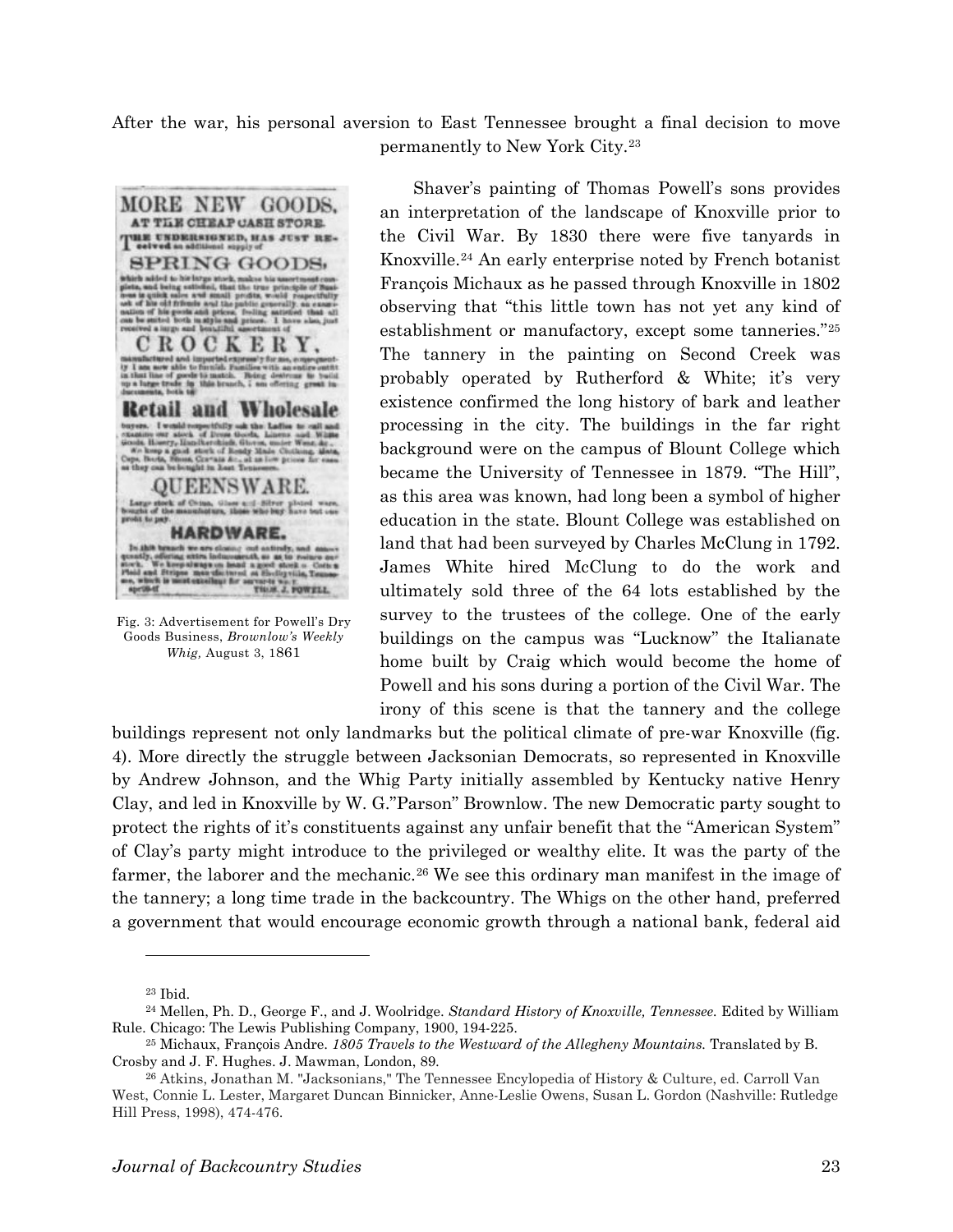to fund construction of internal improvements, and a program of modernization.<sup>[27](#page-5-0)</sup> The college buildings including what would become Powell's home represent this modernization - using education to further the cause.

Does Shaver's composition, which places the sons of a wealthy merchant in a "gritty" part of town where ordinary people labor instead of by the Tennessee River that flows near their future home, speak to his own beliefs or is he simply telling a story? A story of the common men of the Second Creek area representing the past, placed in juxtaposition to "The Hill" which had long been symbolic of higher education and thus the future.[28](#page-5-1) Does his use of the tannery in this painting hint at his allegiance to Jackson's philosophies? His affiliation with the East Tennessee Art Association would indicate that this is the case. Shaver was a Confederate who continued to live and work in Knoxville through the



Fig. 4: Detail of Tannery and Early Buildings of Blount College

Civil War. His patron, Thomas Powell, was arrested by Major General E. Kirby Smith in late 1861. The arrest was the result of a visit he made to William Gannaway "Parson" Brownlow who was a controversial figure in East Tennessee during the period. Brownlow, was the editor of the Knoxville Whig, a newspaper known for its pro-union, pro-whig, and anti secession stances. The account was recorded in a letter written by the "Parson's" son John B. Brownlow.[29](#page-5-2) Powell who had been a friend of Brownlow for some 25 years offered him money to help support his family while he was imprisoned. This caused Powell's loyalty to the south to be questioned and resulted in the arrest. Powell sends for his longtime friend and brother-in-law Landon Carter Haynes who speaks to Smith on his behalf. Powell was "taken before Smith who said to him: 'You are fortunate, Sir, in having Col. Haynes for a friend, for but for his indorsement [sic] of you as a good Southern man I should have sent you to \_\_\_\_\_."[30](#page-5-3) and here the letter becomes illegible. It is interesting to note that the

<sup>27</sup> Ibid.

<span id="page-5-1"></span><span id="page-5-0"></span><sup>28</sup> University of Tennessee Knoxville, "Tennessee Traditions." Last modified 2012. Accessed September 4, 2012. [http://www.utk.edu/aboutut/traditions.shtml.](http://www.utk.edu/aboutut/traditions.shtml)

<span id="page-5-2"></span><sup>29</sup> Brownlow, John B. John B. Brownlow to Oliver Perry Temple, 8 February 1892. In *The O.P. Temple Papers, 1832-1909,* University of Tennessee Special collections Library. <http://idserver.utk.edu/?id=200800000003478>

<span id="page-5-3"></span>